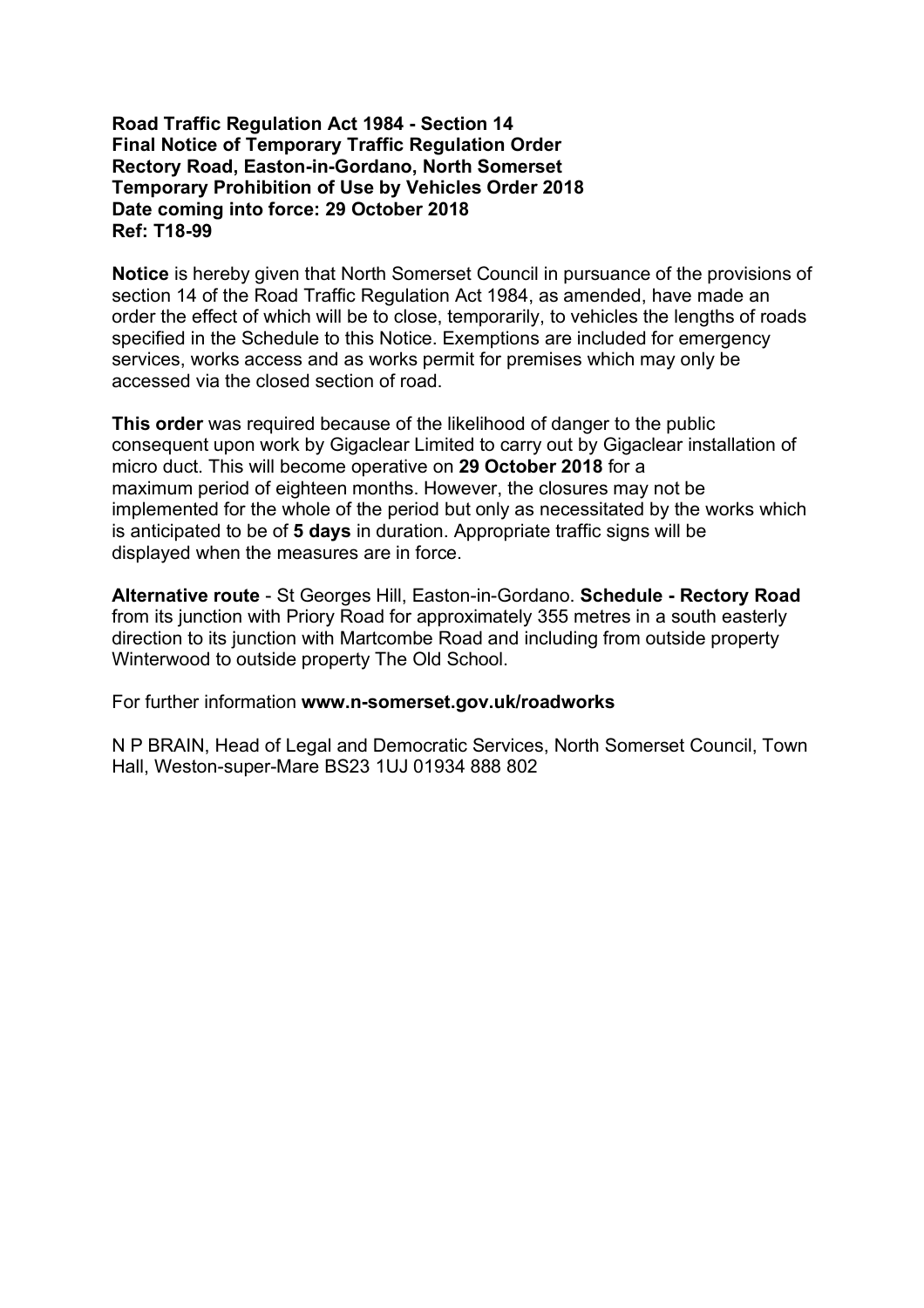# **Road Traffic Regulation Act 1984 - Section 14 Final Notice of Temporary Traffic Regulation Order Churchill Green, Churchill, North Somerset Temporary Prohibition of Use by Vehicles Order 2018 Date coming into force: 29 October 2018 Ref: T18-105**

**Notice** is hereby given that North Somerset Council in pursuance of the provisions of section 14 of the Road Traffic Regulation Act 1984, as amended, have made an order the effect of which will be to close, temporarily, to vehicles the lengths of roads specified in the Schedule to this Notice. Exemptions are included for emergency services, works access and as works permit for premises which may only be accessed via the closed section of road.

**This order** was required because of the likelihood of danger to the public consequent upon work by Bristol Water to install a new water supply. This will become operative on **29 October 2018** for a maximum period of eighteen months. However, the closures may not be implemented for the whole of the period but only as necessitated by the works which is anticipated to be of **3 days** in duration. Appropriate traffic signs will be displayed when the measures are in force.

**Alternative routes** - Churchill Green (part unaffected), Front Street, Hilliers Lane, A368 Dinghurst Road, A368 Greenhill Road, A368 Station Road, Nye Road, Sandmead Road and vice versa. **Schedule** - Churchill Green - outside new build 30m northwest from Daniells Farm.

For further information **www.n-somerset.gov.uk/roadworks**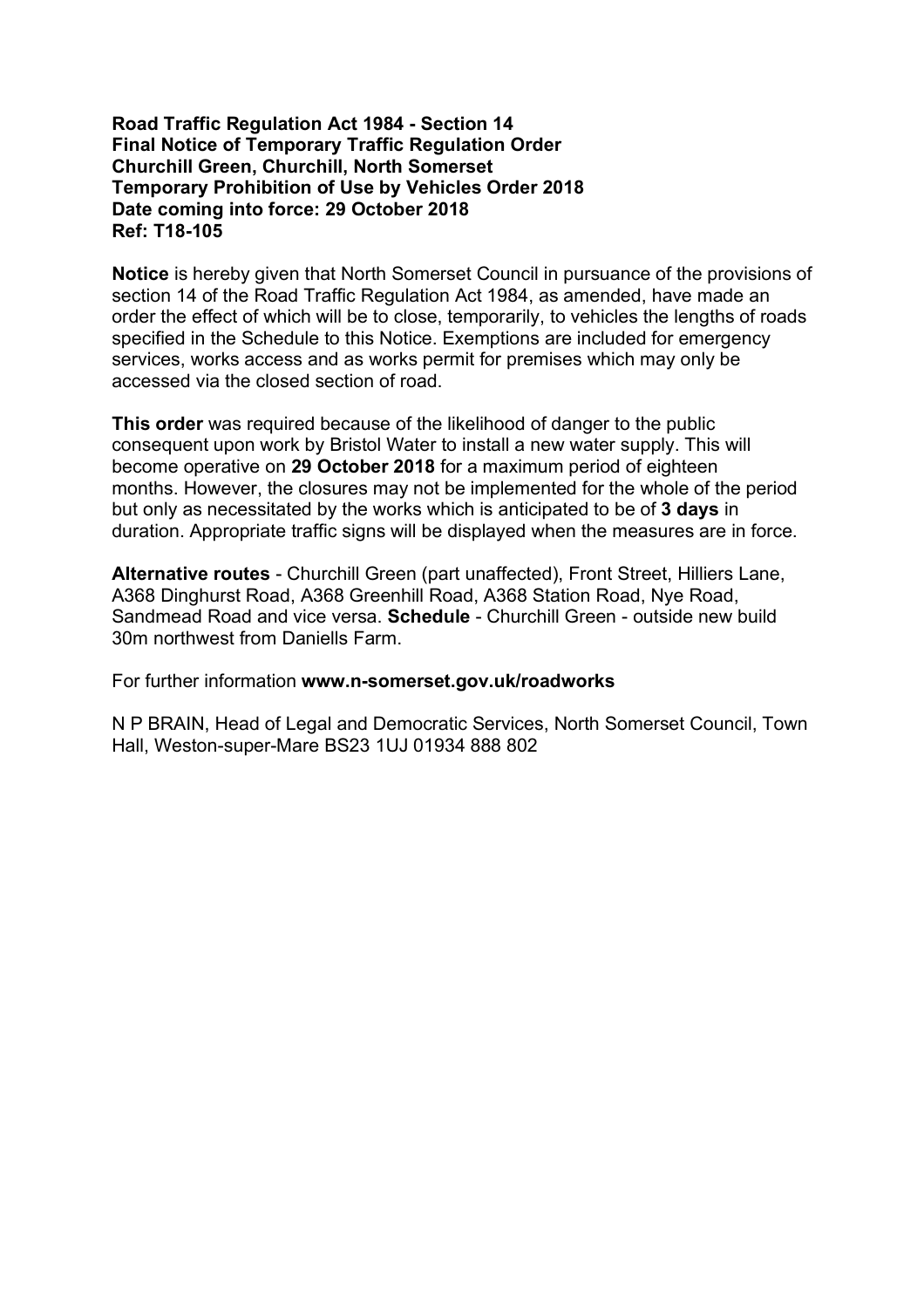# **Caswell Lane, Portbury, North Somerset Temporary Prohibition of use by Vehicles Order 2018 Ref: LA/T18/31**

**Notice** is hereby given that North Somerset District Council in pursuance of the provisions of section 14 of the Road Traffic Regulation Act 1984, as amended, have made an order the effect has closed, temporarily, to vehicles the lengths of roads specified in the Schedule to this Notice.

**This order** is required because of patching works and will become operative on **16 November 2018** for a maximum period of eighteen months. However, the closures may not be implemented for the whole of the period but only as necessitated by the works which is anticipated to be of **1 day** in duration between the hours of 8am and 5pm.

**Alternative routes** - Caswell Lane (part unaffected), Naish Hill, Whitehouse Lane, Clevedon Road (B3128), Portbury Lane, Mill Lane, High Street and vice versa. **Schedule** - Caswell Lane, Portbury from M5 bridge in an easterly direction for 110 metres including the junction with Caswell Hill.

For further information **www.n-somerset.gov.uk/roadworks**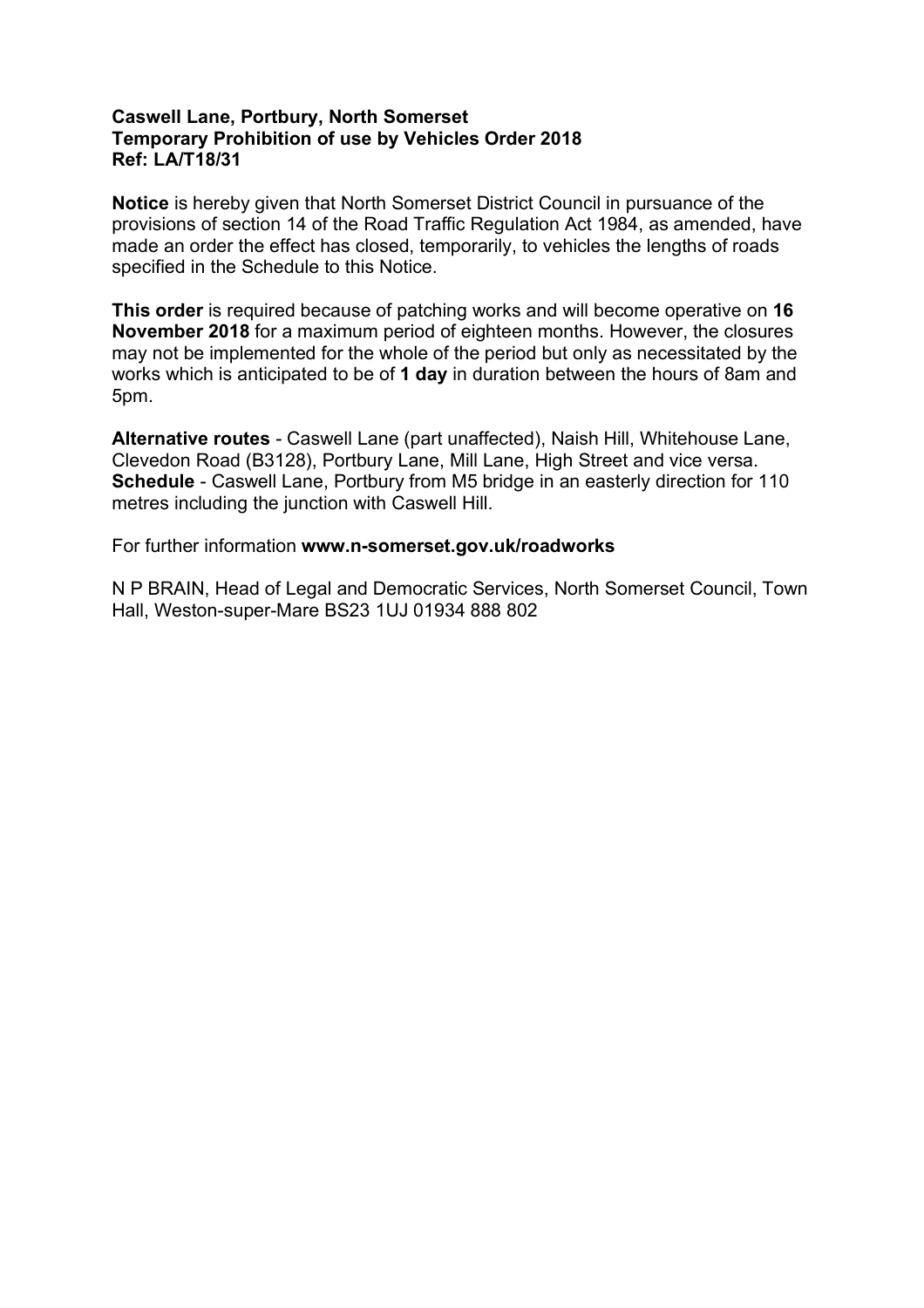# **Road Traffic Regulation Act 1984 - Section 14 Notice of Temporary Traffic Regulation Order 2018 Coast Road, Walton Bay, North Somerset Temporary Prohibition of Use by Vehicles Order 2018 Date coming into force: 27 November 2018 Ref: T18-123**

**Notice** is hereby given that North Somerset Council in pursuance of the provisions of section 14 of the Road Traffic Regulation Act 1984, as amended, intend to make an order the effect of which will be to close, temporarily, to vehicles the lengths of roads specified in the Schedule to this Notice. Exemptions are included for emergency services, works access and as works permit for premises which may only be accessed via the closed section of road.

**This order** is required because of the likelihood of danger to the public consequent upon work by Road Traffic Solutions to enable a crane to lift a park home. This will become operative on **27 November 2018** for a maximum period of eighteen months. However, the closures may not be implemented for the whole of the period but only as necessitated by the works which is anticipated to be of **1 day** in duration between 9.30am and 3.30pm. Appropriate traffic signs will be displayed when the measures are in force.

**Alternative routes** - Down Road, Valley Road, Clevedon Road(B3124), Walton Street, Walton Down, Coast Road (part unaffected) and vice versa. **Schedule -** Coast Road between its junction with Hillside Road and its junction with Charlcombe Rise.

For further information **www.n-somerset.gov.uk/roadworks**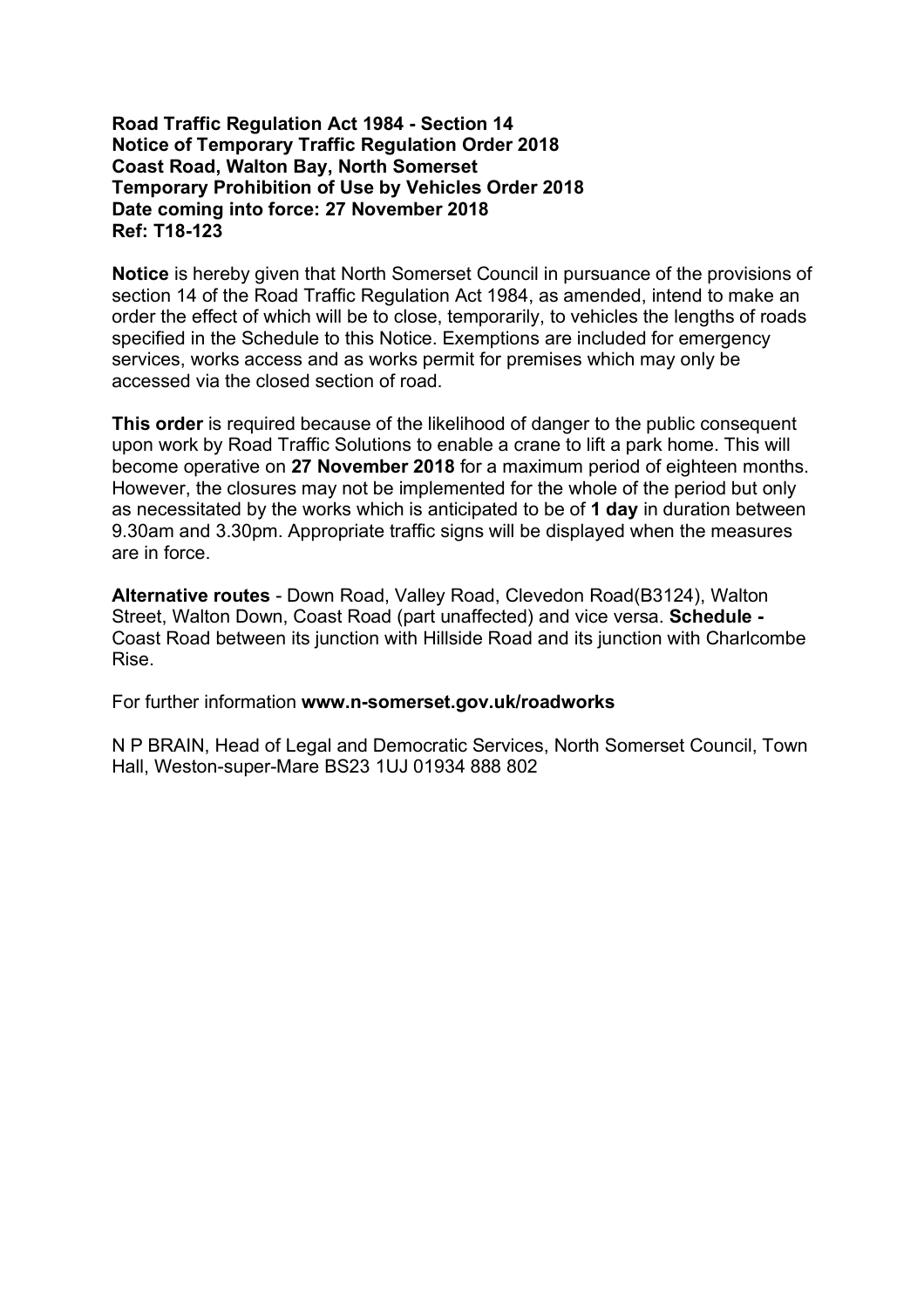# **Road Traffic Regulation Act 1984 - Section 14 Notice of Temporary Traffic Regulation Order 2018 Jasmine Lane, Claverham, North Somerset Temporary Prohibition of Use by Vehicles Order 2018 Date coming into force: 19 November 2018 Ref: T18-115**

**Notice** is hereby given that North Somerset Council in pursuance of the provisions of section 14 of the Road Traffic Regulation Act 1984, as amended, intend to make an order the effect of which will be to close, temporarily, to vehicles the lengths of roads specified in the Schedule to this Notice. Exemptions are included for emergency services, works access and as works permit for premises which may only be accessed via the closed section of road.

**This order** is required because of the likelihood of danger to the public consequent upon work by BT to enable BT Openreach Engineer to work on overhead structures. This will become operative on **19 November 2018** for a maximum period of eighteen months. However, the closures may not be implemented for the whole of the period but only as necessitated by the works which is anticipated to be of **3 days** in duration between 9.30am and 3.30pm. Appropriate traffic signs will be displayed when the measures are in force.

**Alternative routes** - Jasmine Lane(part unaffected), Lower Claverham Road, Brockley Way and vice versa. **Schedule** - Jasmine Lane - outside the property The Hardings for approximately 120 metres in a south easterly direction to the junction of Brockley Way, Claverham.

For further information **www.n-somerset.gov.uk/roadworks**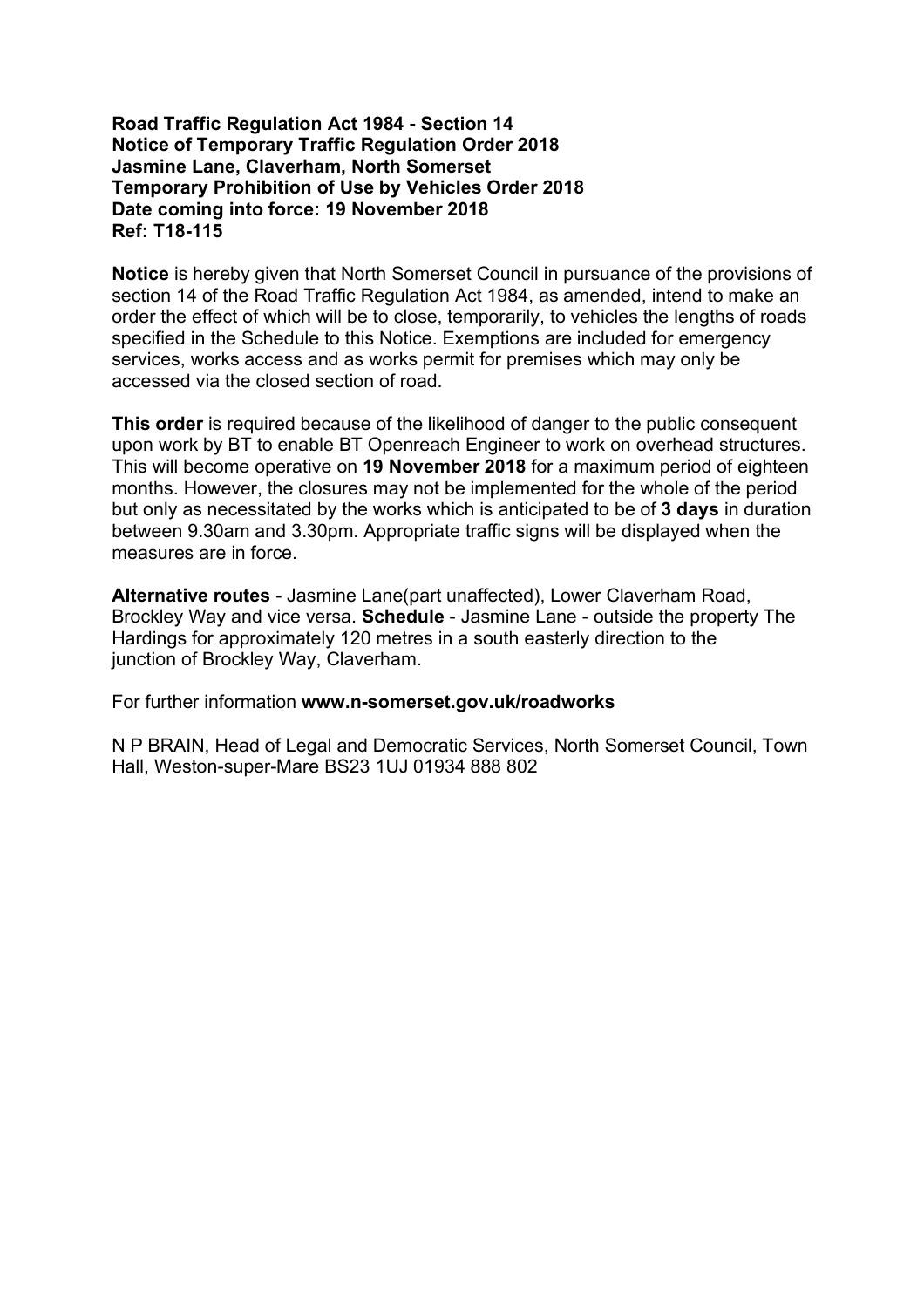# **Station Road, Flax Bourton, North Somerset Temporary Prohibition of Use by Vehicles Order 2018 Ref: JT/T18/29**

**Notice** is hereby given that North Somerset Council in pursuance of the provisions of section 14 of the Road Traffic Regulation Act 1984, as amended, have made an order the effect of which has closed, temporarily, to vehicles the lengths of roads specified in the Schedule to this Notice.

**This order** is required because of signing, lining and bridge repair works and will become operative on **29 October 2018** for a maximum period of eighteen months. However, the closures may not be implemented for the whole of the period but only as necessitated by the works which is anticipated to be of **five days** in duration between 8am and 6pm.

**Alternative routes -** B3130 Clevedon Road, A370 Main Road, Station Road and vice versa. **Schedule -** Station Road from the entrance to the primary school, to its junction with B3130 Clevedon Road.

For further information **www.n-somerset.gov.uk/roadworks**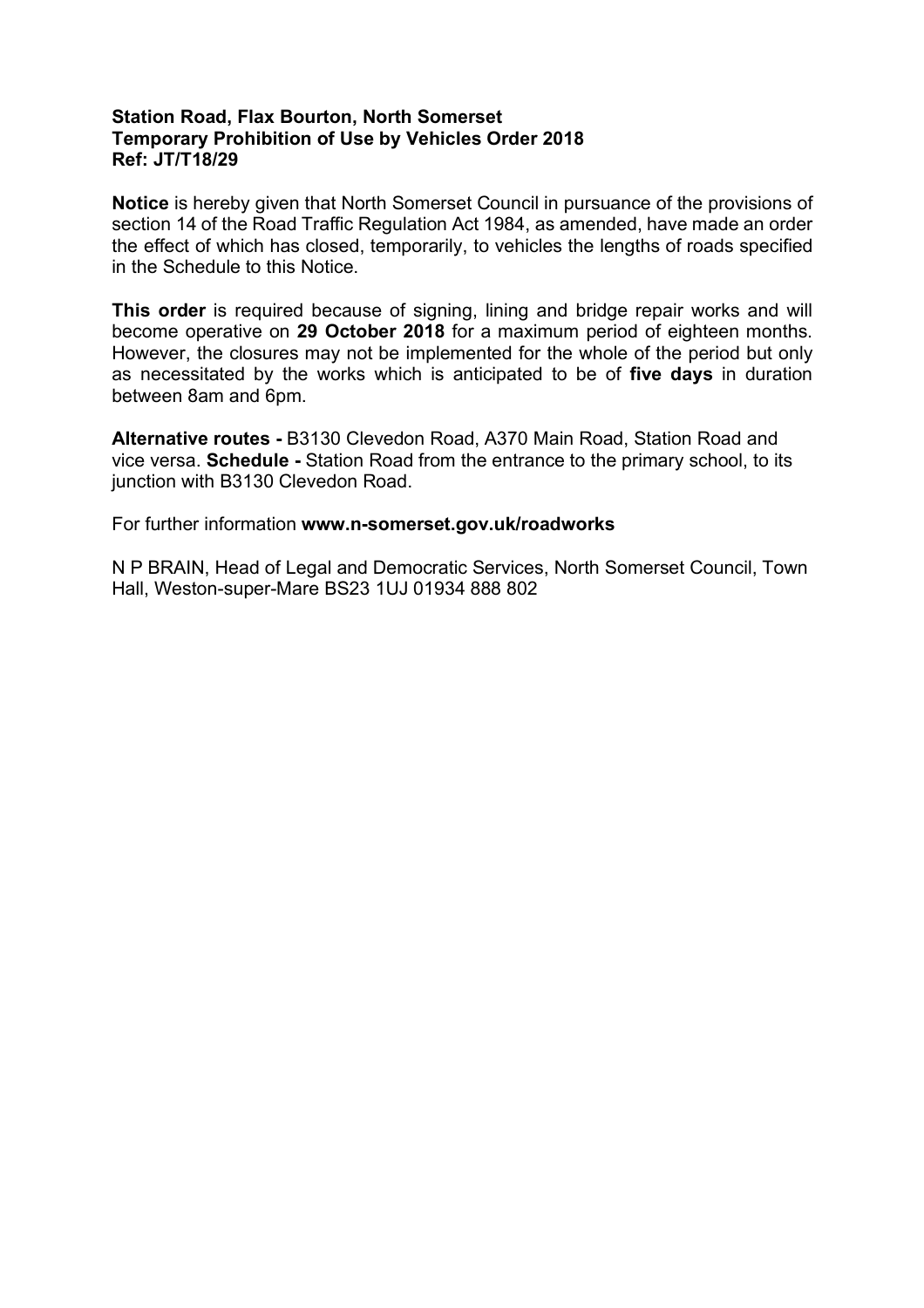# **Road Traffic Regulation Act 1984 - Section 14 Notice of Temporary Traffic Regulation Order 2018 Dundry Lane, Winford, North Somerset Temporary Prohibition of Use by Vehicles Order 2018 Date coming into force: 19 November 2018 Ref: T18-116**

**Notice** is hereby given that North Somerset Council in pursuance of the provisions of section 14 of the Road Traffic Regulation Act 1984, as amended, intend to make an order the effect of which will be to close, temporarily, to vehicles the lengths of roads specified in the Schedule to this Notice. Exemptions are included for emergency services, works access and as works permit for premises which may only be accessed via the closed section of road.

**This order** is required because of the likelihood of danger to the public consequent upon work by Truespeed Communications Ltd to install Telegraph Pole & Fibre Optic cable. This will become operative on 19 November 2018 for a maximum period of eighteen months. However, the closures may not be implemented for the whole of the period but only as necessitated by the works which is anticipated to be of **15 days** in duration. Appropriate traffic signs will be displayed when the measures are in force.

**Alternative routes** - (B3130) High Street - Chew Road, Limeburn Hill, Wells Road, West Dundry Lane, Crabtree Lane, Winford Lane, Dundry Lane (part unaffected) and vice versa. **Schedule** - Dundry Lane - from its junction.

For further information **www.n-somerset.gov.uk/roadworks**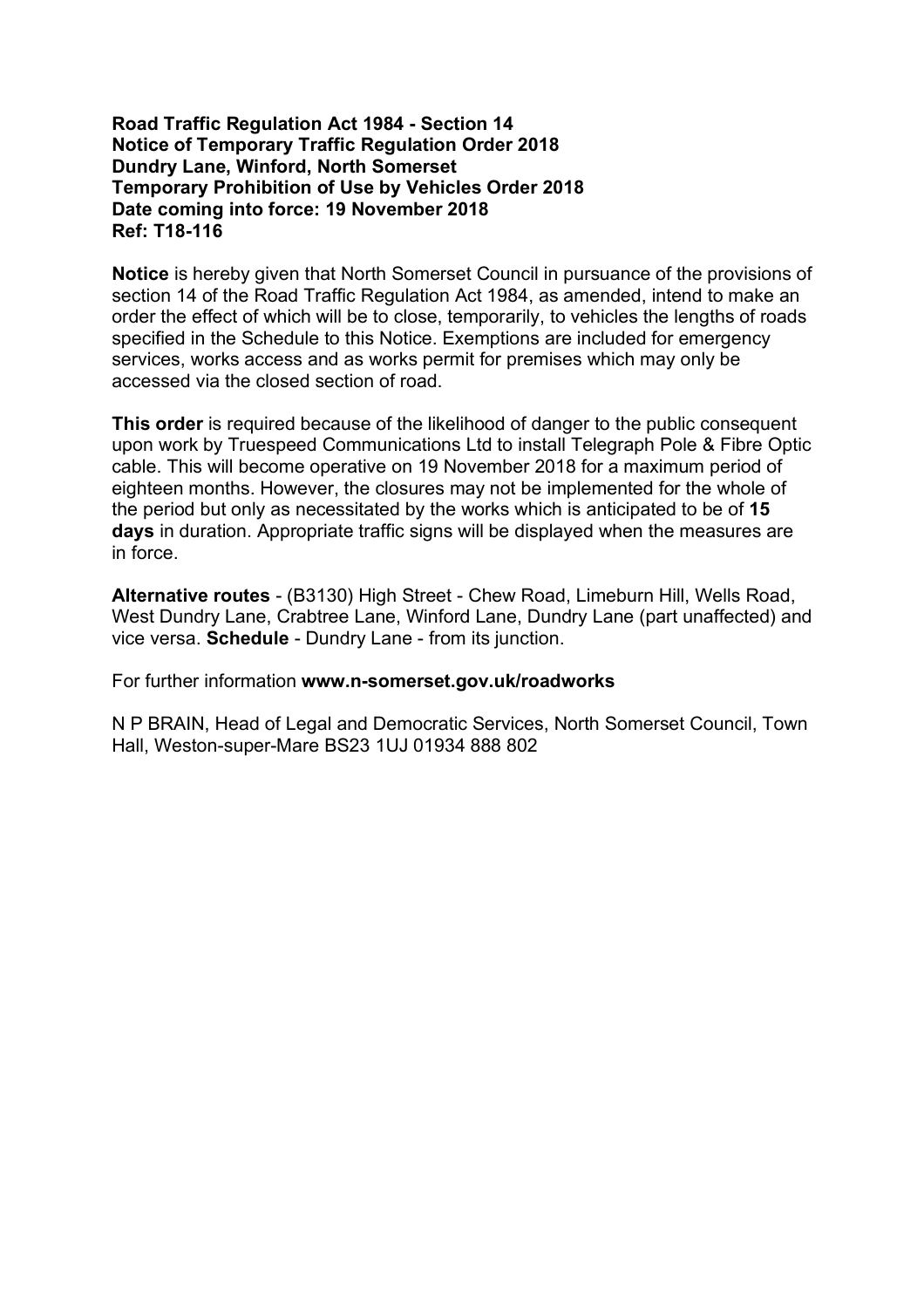# **Road Traffic Regulation Act 1984 - Section 14 Notice of Temporary Traffic Regulation Order 2018 Oxhouse Lane, Failand, North Somerset Temporary Prohibition of Use by Vehicles Order 2018 Date coming into force: 5 November 2018 Ref: T18-94**

**Notice** is hereby given that North Somerset Council in pursuance of the provisions of section 14 of the Road Traffic Regulation Act 1984, as amended, intend to make an order the effect of which will be to close, temporarily, to vehicles the lengths of roads specified in the Schedule to this Notice. Exemptions are included for emergency services, works access and as works permit for premises which may only be accessed via the closed section of road.

**This order** is required because of the likelihood of danger to the public consequent upon work by Gigaclear Limited to undertake digging of narrow trenches and installation of fibre optic apparatus. This will become operative on **5 November 2018** for a maximum period of eighteen months. However, the closures may not be implemented for the whole of the period but only as necessitated by the works in two phases, which is anticipated to be of **14 days** in duration in Phase One, and in Phase Two, anticipated to start on **10 December 2018**, anticipated to be of **12 days** in duration. Appropriate traffic signs will be displayed when the measures are in force.

**Alternative routes** - Sandy Lane - Failand, Failand Lane, Portbury Lane - Wraxall, B3128 Clevedon Road- Failand and vice versa. **Schedule** - Oxhouse Lane - for its entire length.

For further information **www.n-somerset.gov.uk/roadworks**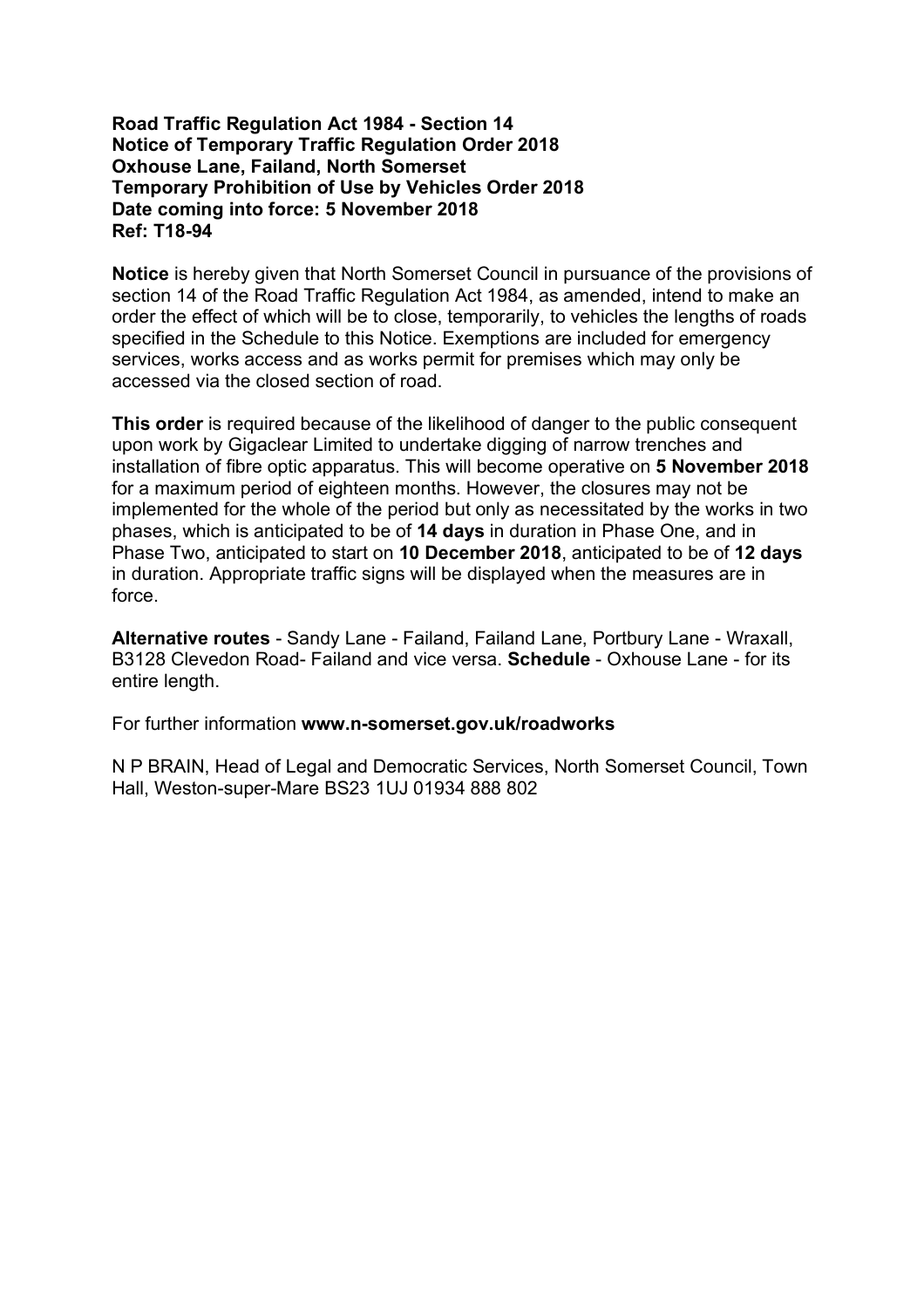# **Sand Road, Kewstoke, North Somerset Temporary Prohibition of Use by Vehicles Order 2018 Ref: DM/NSSR/EW/01**

**Notice** is hereby given that North Somerset District Council in pursuance of the provisions of section 1, 2, 3, and 14 of the Road Traffic Regulation Act 1984, as amended, has made an Order the effect of which is to close, temporarily to vehicles, the length of road specified in Schedule 1 to this Notice.

**The Order** is required for avoiding danger to persons or other traffic using the road arising from works to replace a drain. The Order became operative on **19 October 2018** for a maximum period of eighteen months. However, the authorisation may not be implemented for the whole of the period but only as necessitated by the works which is anticipated to be **19 November 2018 to 29 January 2019**. When the closure is active, road closed signs will be displayed and a diversion route will operate.

**Alternative route** - Sand Road (road closure) Eastbound: Beach Road, Crook's Lane, Lower Norton Lane, and Sand Road. Westbound: as above, vice-versa. **Schedule 1** – Sand Road from its junction with Beach Road to its junction with St Bridges Close.

For further information **www.n-somerset.gov.uk/roadworks**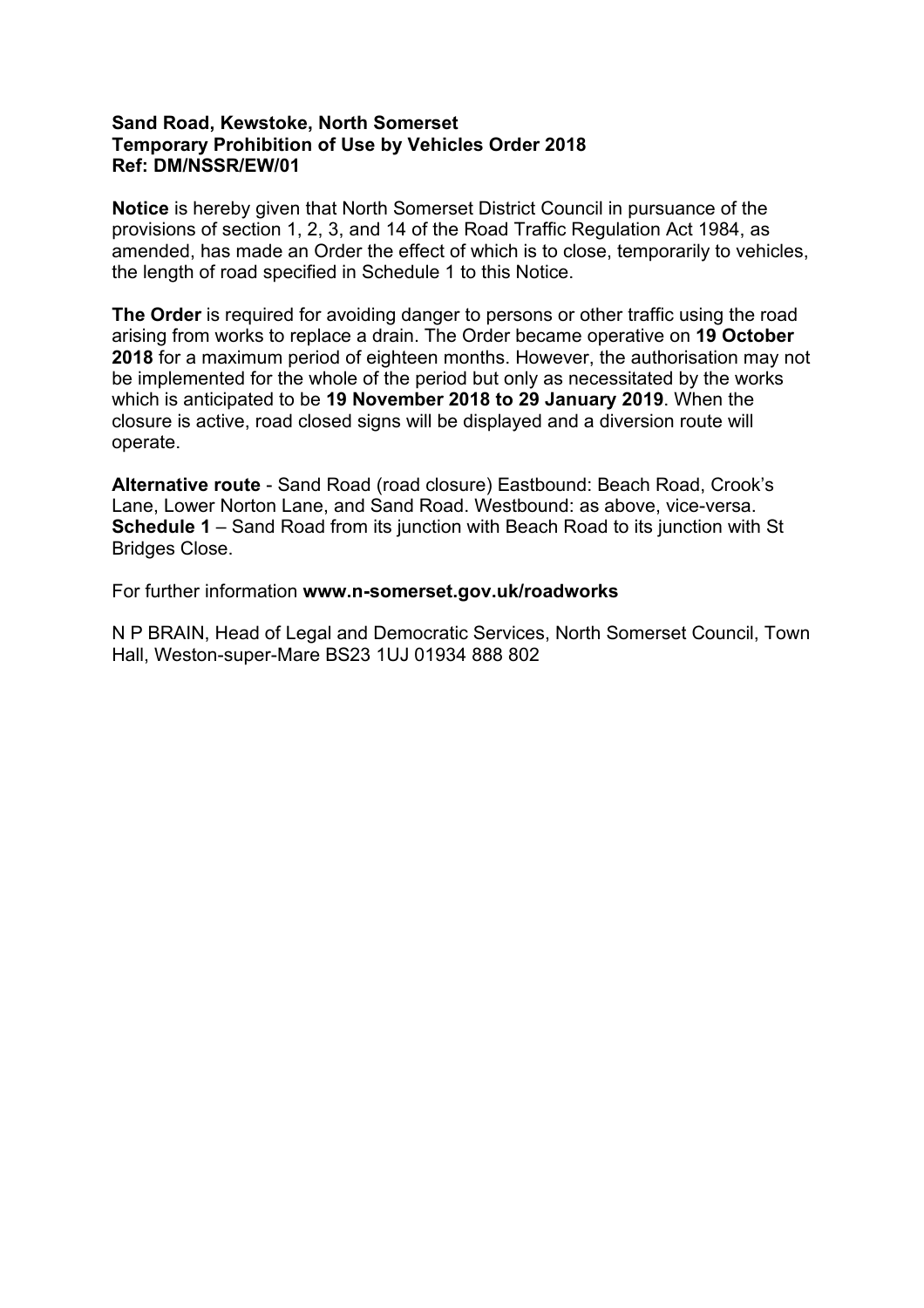# **Road Traffic Regulation Act 1984 - Section 14 Notice of Temporary Traffic Regulation Order Prohibition Type 2018 Church Street, Banwell, North Somerset Temporary Prohibition of Use by Vehicles Order 2018 Date coming into force: 21 November 2018 Ref: T18-91**

**Notice** is hereby given that North Somerset Council in pursuance of the provisions of section 14 of the Road Traffic Regulation Act 1984, as amended, intend to make an order the effect of which will be to close, temporarily, to vehicles the lengths of roads specified in the Schedule to this Notice. Exemptions are included for emergency services, works access and as works permit for premises which may only be accessed via the closed section of road.

**This order** is required because of the likelihood of danger to the public consequent upon work by All Trades GB to enable scaffolding and urgent roof repairs to private property. This will become operative on **21 November 2018** for a maximum period of eighteen months. However, the closures may not be implemented for the whole of the period but only as necessitated by the works which is anticipated to be of **3 days** in duration. Appropriate traffic signs will be displayed when the measures are in force.

**Alternative routes** - (A371) West Street, Wolvershill Road, Churchland Way, (A370) Somerset Avenue - Bristol Road, West Rolstone Road, Riverside and vice versa. **Schedule** – Church Street from its junction with West Street in a northerly direction to outside property number 10.

For further information **www.n-somerset.gov.uk/roadworks**